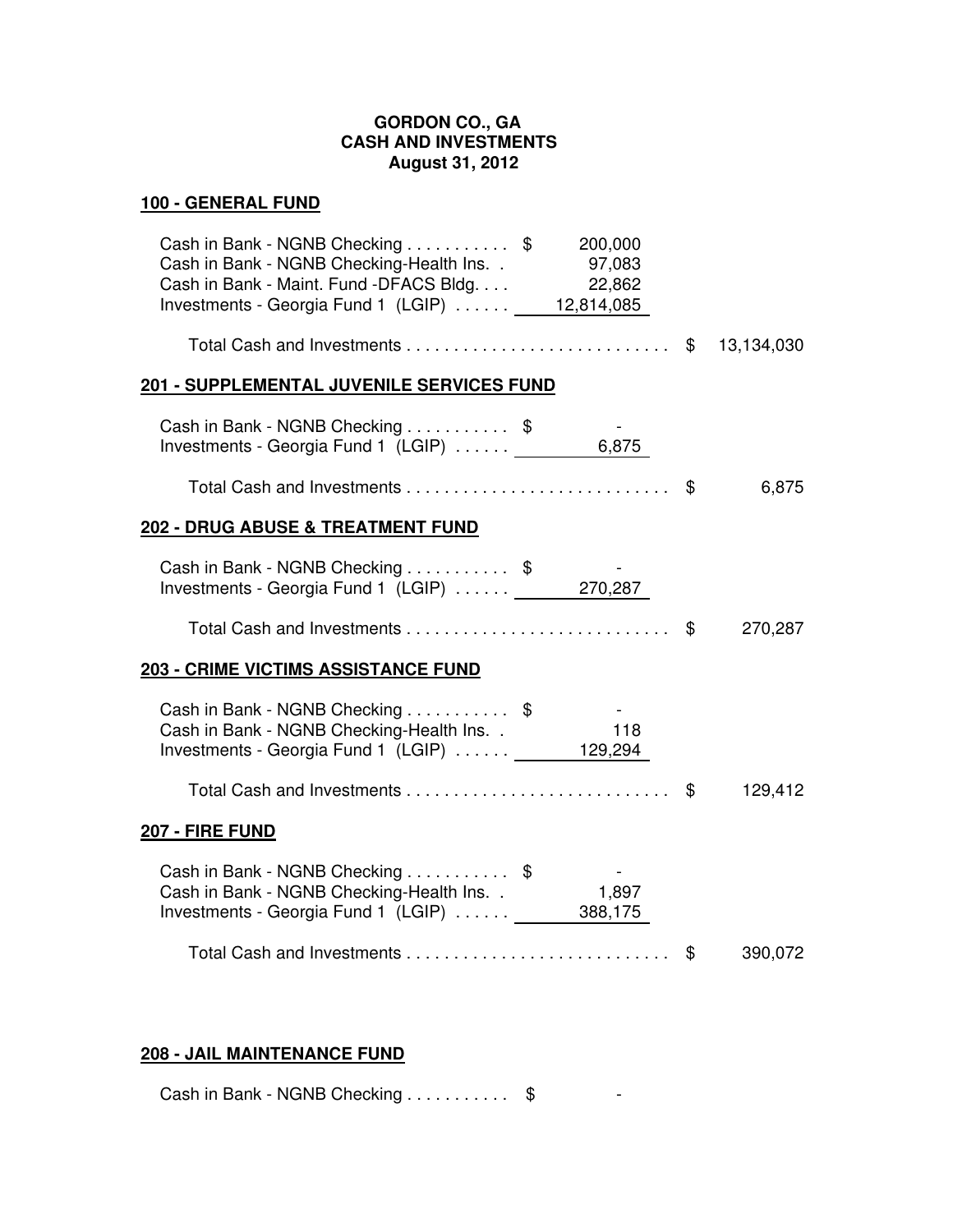| Investments - Georgia Fund 1 $(LGIP)$ 84,141                                                                                       |     |           |
|------------------------------------------------------------------------------------------------------------------------------------|-----|-----------|
|                                                                                                                                    |     |           |
| 215 - EMERGENCY TELEPHONE SYSTEM FUND                                                                                              |     |           |
| Cash in Bank - NGNB Checking \$<br>Cash in Bank - NGNB Checking-Health Ins. .<br>Investments - Georgia Fund 1 (LGIP)  570,220      | 848 |           |
|                                                                                                                                    |     |           |
| 501 - CHERT ENTERPRISE FUND                                                                                                        |     |           |
| Cash in Bank - NGNB Checking \$<br>Cash in Bank - NGNB Checking-Health Ins. .<br>Investments - Georgia Fund 1 (LGIP)  171,818      | 59  |           |
|                                                                                                                                    |     | 171,877   |
| 540 - LANDFILL ENTERPRISE FUND                                                                                                     |     |           |
| Cash in Bank - NGNB Checking \$<br>Investments - Georgia Fund 1 (LGIP)  3,942,809<br>Investments - Ga. Fd.1 - Closure/PC 4,019,489 |     |           |
|                                                                                                                                    |     |           |
| 322 - SPLOST - RECREATION PROJECT                                                                                                  |     |           |
| Cash in Bank - NGNB Checking \$<br>Investments - Georgia Fund 1 (LGIP)  [Calletter]                                                |     |           |
|                                                                                                                                    |     |           |
| 323 - SPLOST - ROAD PROJECT                                                                                                        |     |           |
| Cash in Bank - NGNB Checking \$<br>Investments - Georgia Fund 1 (LGIP)  76,626                                                     |     |           |
|                                                                                                                                    |     | 76,626    |
| 325 - 2005-SPLOST FUND                                                                                                             |     |           |
| Cash in Bank - NGNB Checking \$<br>Investments - Georgia Fund 1 $(LGIP)$ 9,215,032                                                 |     |           |
|                                                                                                                                    |     | 9,215,032 |